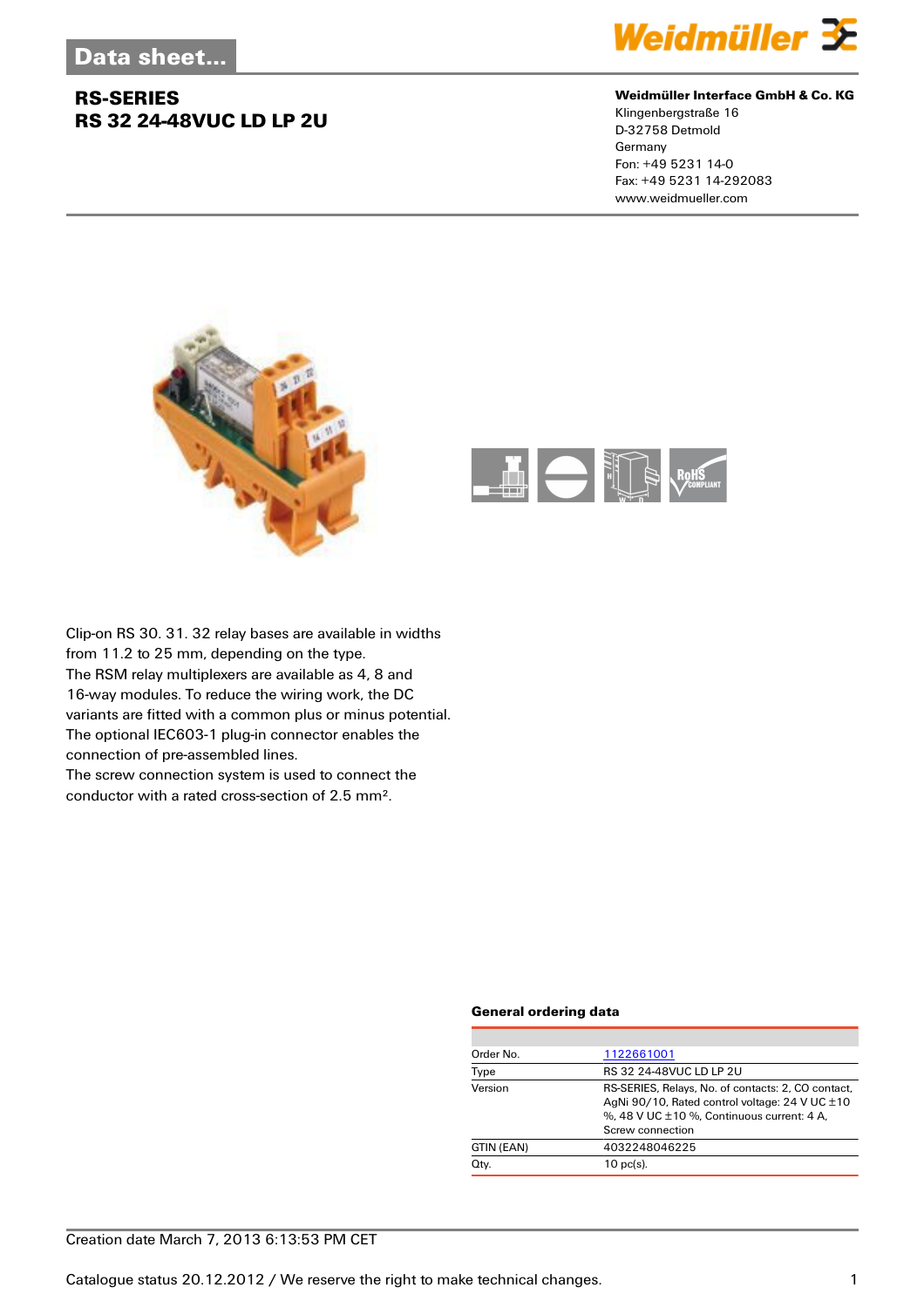# **Technical data**

**Ratings**



#### **Weidmüller Interface GmbH & Co. KG**

Klingenbergstraße 16 D-32758 Detmold Germany Fon: +49 5231 14-0 Fax: +49 5231 14-292083

| Conductor connection system                              | Screw connection       | Humidity                                                         | 40 °C / 93 % rel. humidity,<br>no condensation |
|----------------------------------------------------------|------------------------|------------------------------------------------------------------|------------------------------------------------|
| <b>Dimensions and weights</b>                            |                        |                                                                  |                                                |
|                                                          |                        |                                                                  |                                                |
| Width                                                    | 25 mm                  | Height                                                           | 70 mm                                          |
| Depth                                                    | 63.5 mm                | Net weight                                                       | 45.68 g                                        |
| <b>Temperatures</b>                                      |                        |                                                                  |                                                |
| Operating temperature                                    | $-25 °C+40 °C$         | Storage temperature                                              | -40 °C+60 °C                                   |
|                                                          |                        |                                                                  |                                                |
| <b>Connection data</b>                                   |                        |                                                                  |                                                |
| Clamping range, rated connection                         | $2.5 \text{ mm}^2$     | Clamping range, rated connection, min. 0.5 mm <sup>2</sup>       |                                                |
| Clamping range, rated connection, max. 4 mm <sup>2</sup> |                        | Stripping length, rated connection                               | 8 mm                                           |
| Input                                                    |                        |                                                                  |                                                |
|                                                          |                        |                                                                  |                                                |
| Rated control voltage                                    | 24 V UC ±10 %, 48 V UC | <b>Rated current AC</b>                                          |                                                |
|                                                          | ±10 %                  |                                                                  | 28 mA / 22 mA                                  |
| <b>Rated current DC</b>                                  | 18 mA / 20 mA          | Power rating                                                     | 0.6 W / 0.9 VA                                 |
| Pull-in (sparkover) / drop-out voltage DC<br>coil        | 21.5 V / 43 V          | Pull-in / drop-out current, AC coil                              | $3 \text{ mA} / 4.5 \text{ mA}$                |
| Pull-in / drop-out current, DC coil                      | 5 mA / 2 mA            | Status indicator                                                 | red LED                                        |
| <b>Output</b>                                            |                        |                                                                  |                                                |
|                                                          |                        |                                                                  |                                                |
| Max. switching voltage, AC                               | 250 V                  | Continuous current                                               | 4 A                                            |
| making current                                           | 6 A                    | Max. switching power                                             | 2000 VA                                        |
| Switch-on delay                                          | $< 13 \text{ ms}$      | Switch-off delay                                                 | $= 10$ ms                                      |
| <b>Duration of Bounce</b>                                | ≤ 4 ms                 | Min. switching power                                             | 100 mA / 5 V, 10 V / 10<br>mA, 24 V / 1 mA     |
| Max. switching frequency at rated load                   | $0.1$ Hz               |                                                                  |                                                |
| <b>Contact specifications</b>                            |                        |                                                                  |                                                |
|                                                          |                        |                                                                  |                                                |
| No. of contacts                                          | $\overline{2}$         | Contact design                                                   | CO contact                                     |
| Contact material                                         | AgNi 90/10             | Mechanical service life                                          | $30 \times 10^6$ switching cycles              |
| Insulation coordination                                  |                        |                                                                  |                                                |
|                                                          |                        |                                                                  |                                                |
| Rated voltage                                            | 250V                   | Clearance and creepage distances for<br>control side - load side | $> 3$ mm                                       |
| Impulse withstand voltage                                | 4 kV                   | Protection degree                                                | <b>IP 20</b>                                   |
| Pollution severity                                       | 2                      | Surge voltage category                                           | Ш                                              |
| <b>Other technical data</b>                              |                        |                                                                  |                                                |
|                                                          |                        |                                                                  |                                                |
| Version                                                  | Relay coupler          | Status indicator                                                 | red LED                                        |
| Free-wheel diode                                         | No                     | <b>Bridge rectifier</b>                                          | Yes                                            |
| Reverse polarity protection                              | Available              |                                                                  |                                                |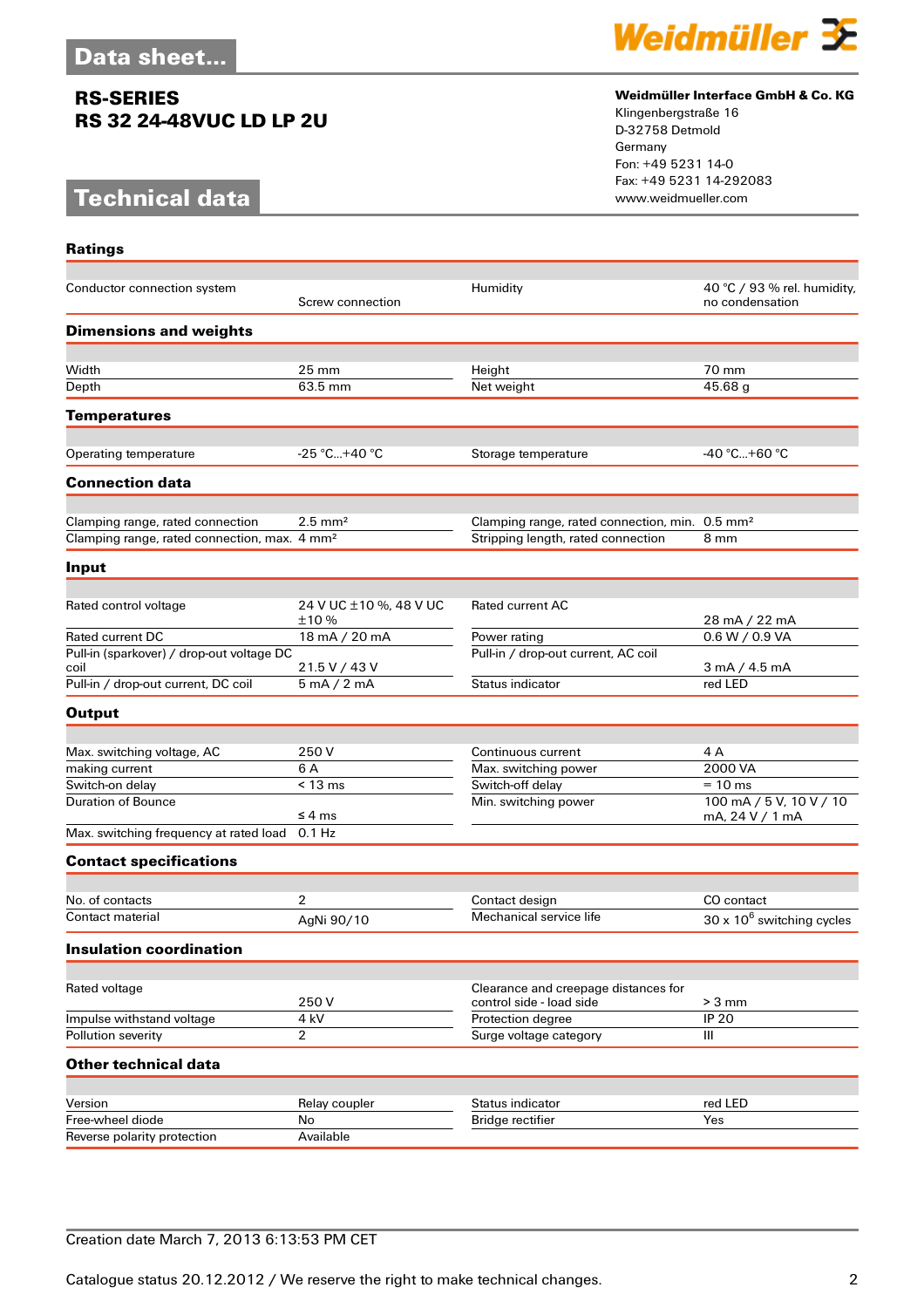**Further details of approvals / standards**

# **Technical data**



### **Weidmüller Interface GmbH & Co. KG**

Klingenbergstraße 16 D-32758 Detmold Germany Fon: +49 5231 14-0 Fax: +49 5231 14-292083

| Standards                        | <b>DIN EN 50178</b> |                 |             |  |  |  |
|----------------------------------|---------------------|-----------------|-------------|--|--|--|
| <b>Classifications</b>           |                     |                 |             |  |  |  |
|                                  |                     |                 |             |  |  |  |
| <b>ETIM 2.0</b>                  | EC001437            | <b>ETIM 3.0</b> | EC001437    |  |  |  |
| <b>UNSPSC</b>                    | 30-21-19-17         | eClass 4.1      | 40-02-06-14 |  |  |  |
| eClass 5.1                       | 27-37-16-01         | eClass 6.0      | 27-37-16-01 |  |  |  |
| eClass 7.0                       | 27-37-16-01         |                 |             |  |  |  |
| <b>Approvals</b>                 |                     |                 |             |  |  |  |
|                                  |                     |                 |             |  |  |  |
| Approvals                        |                     |                 |             |  |  |  |
|                                  |                     |                 |             |  |  |  |
|                                  |                     |                 |             |  |  |  |
|                                  |                     |                 |             |  |  |  |
| <b>Downloads</b>                 |                     |                 |             |  |  |  |
|                                  |                     |                 |             |  |  |  |
| <b>Declaration of Conformity</b> | K033 10 10.pdf      |                 |             |  |  |  |

Creation date March 7, 2013 6:13:53 PM CET